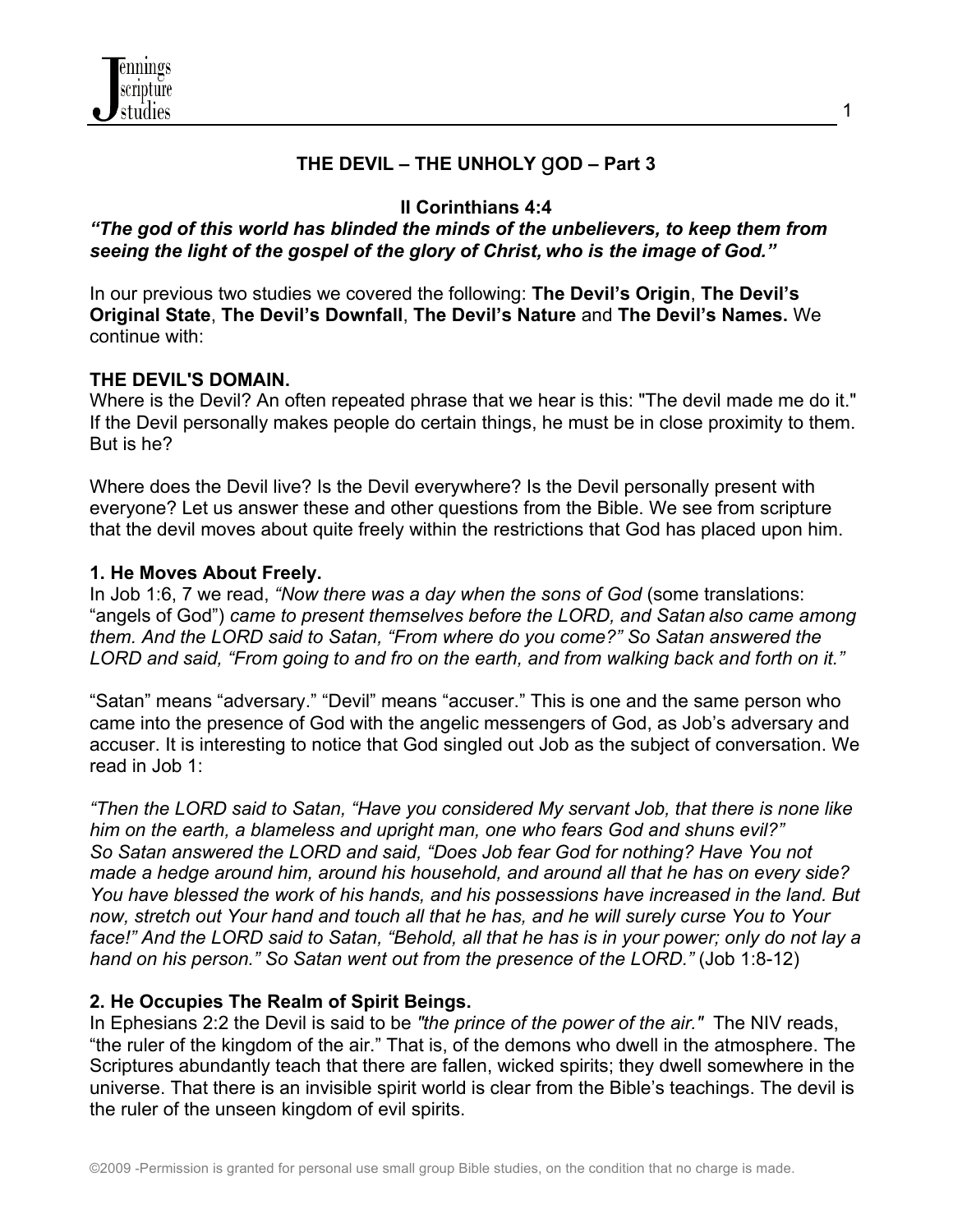# **3. His Presence in Universe is Focused Upon The Earth, the Abode of Mankind.**

II Corinthians 4:4 says that he is *"the god of this world."* The reference here is not to the material world for "The earth is the LORD's" (Psalm 24:1) but the world of mankind. The world of unsaved mankind at large is under his control and direction; they follow his plans; they obey his will; further his purposes and are his obedient subjects. He has dominion over this world's system. Therefore, the Devil, if not personally, he is, through his hosts of demons, present all over the world. His influence is world-wide.

I John 4:4 states "*greater is he that is in you than he that is in the world."* He and his evil spirit beings are focused upon the place where humans, God's crown of creation, are located.

#### **4. He is Personally Present in Only One Place at a Time Since He Does Not Possess The Divine Attribute of Omnipresence.**

In Revelation 2:13 Jesus, speaking to the church in Pergamos, said: *"I know your works, and where you dwell even where Satan's seat is."* (NKJV) *"I know where you dwell, where Satan's throne is"* (NASB)

Bibles scholars generally agree that the Devil moves his base of operations from time to time. Wherever the greatest satanic activity is taking place is possibly where he has his throne at the time. Matthew Henry wrote: "His *circuit* is throughout the world, his *seat* is in some places that are infamous for wickedness, error, and cruelty."

# **THE DEVIL'S DEMONS.**

Since the devil is not everywhere at the same time -- that is he is not omnipresent, he has many helpers doing his devilish work. They are called "demons."

There are skeptics who say that this idea of the existence of demons is but folklore, myth and superstition. However, that there is a world of demonic spirit beings all around us is obvious from the Bible's teachings.

# **1. There are demons.**

Matthew 12:22-24 – *"Then one was brought to Him who was demon-possessed, blind and mute; and He healed him, so that the blind and mute man both spoke and saw. And all the multitudes were amazed and said, "Could this be the Son of David?" Now when the Pharisees heard it they said, "This fellow does not cast out demons except by Beelzebub, the ruler of the demons."*

These spirit creatures hate God and all of God's saved ones. They are committed to harassing, opposing and hindering God's people and God's work

# **2. There are many of them.**

In Mark 5 Jesus cast demons out of a demon possessed man in Gadara. Here is the account:

Jesus *"said to him, "Come out of the man, unclean spirit!" Then He asked him, "What is your name?" And he answered, saying, "My name is Legion; for we are many." Also he begged Him earnestly that He would not send them out of the country. Now a large herd of swine was feeding there near the mountains. So all the demons begged Him, saying, "Send us to the*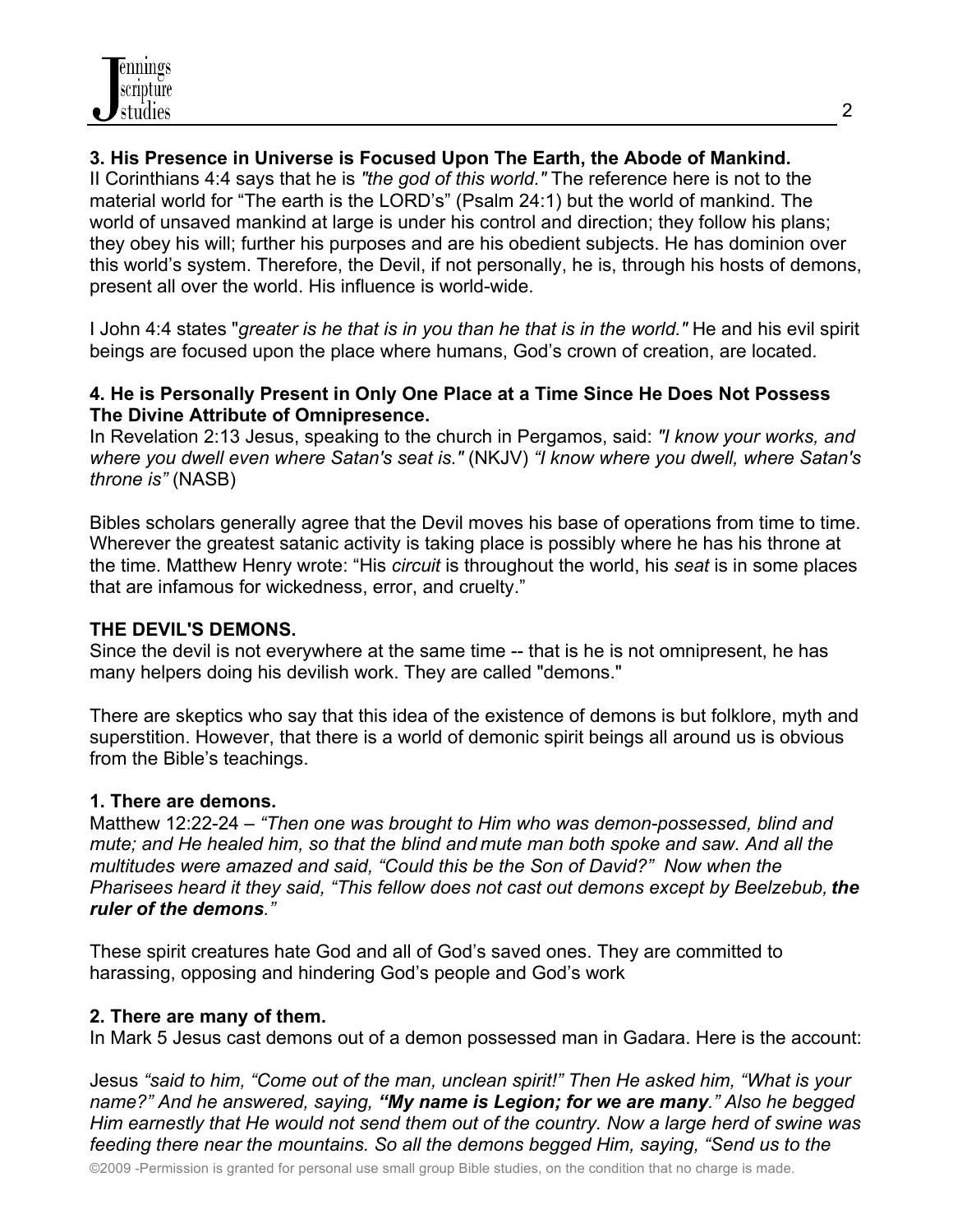*swine, that we may enter them." And at once Jesus gave them permission. Then the unclean spirits went out and entered the swine (there were about two thousand); and the herd ran violently down the steep place into the sea, and drowned in the sea."* (Mark 5:8-13)

In Mark 5:9 the demons said, "*my name is Legion: for we are many."* A Roman army legion varied over time but they were typically composed of aproximately 6,000 soldiers.

When the devil fell from heaven he led a host of fallen angels with him. Jude verse six reads, *"And the angels which kept not their first estate, but left their own habitation, he has reserved in everlasting chains under darkness on to the judgment of the great day."*

# **3. Demons are dangerous.**

The description of demons in scripture should put all believers on guard against demons. They are called:

- *"unclean spirits"* in Matt. 10:1 we read that Jesus gave the disciples power *"gave them power over unclean spirits, to cast them out….."* The moral filth we see increasingly around us is encouraged by demons. The blatant display of nudity, pornography, illicit sex, vile language, heinous crimes, etc. is evidence of demon activity.
- *"evil spirits"* Luke 7:21 says that Jesus *"cured many of infirmities, afflictions, and evil spirits…."* Anywhere in the world that there is an outbreak of evil you can be sure that it was aided and abetted by "evil spirits."
- *"wicked spirits"* Matt. 12:45. Why so much wickedness in the world? There are "wicked spirits" instigating and encouraging wickedness.

The character of demons should alert both saved and unsaved to the activities of demons. Yet, there are those who are aggressively involved in demon worship. The word "occult" is often used to refer to those who are involved with the devil and demons. "Occult" is from the Latin word "occulere" and means "to conceal." The English word "occult" means "That which is secret, hidden; relating to supernatural, mystical, or magical powers."

Deut. 29:29 reminds us that *"The secret things belong to the LORD our God."* However, in my lifetime I have seen a drastic increase in interest and involvement in the occult, that is, those who intrude into the forbidden area of the spirit world. A rise in occultism is one of the signs of the end times.

Black magic, witches, witchcraft, sorcery, astrologists, wizardry, mediums, etc. have become very popular among young people. Practitioners of "black magic" attempt to constrain and command demons to do their bidding. They seek to deploy them to obtain their goals. Some followers of the occult worship demons, and some refer to their religion as "demonolatry" and refer to themselves as "demonolators."

©2009 -Permission is granted for personal use small group Bible studies, on the condition that no charge is made. Listen to God's view of such participation in demon activities recorded in Deuteronomy 18:9- 13 - *"When you come into the land which the LORD your God is giving you, you shall not learn to follow the abominations of those nations. There shall not be found among you anyone who makes his son or his daughter pass through the fire, or one who practices witchcraft, or a soothsayer, or one who interprets omens, or a sorcerer, 11 or one who*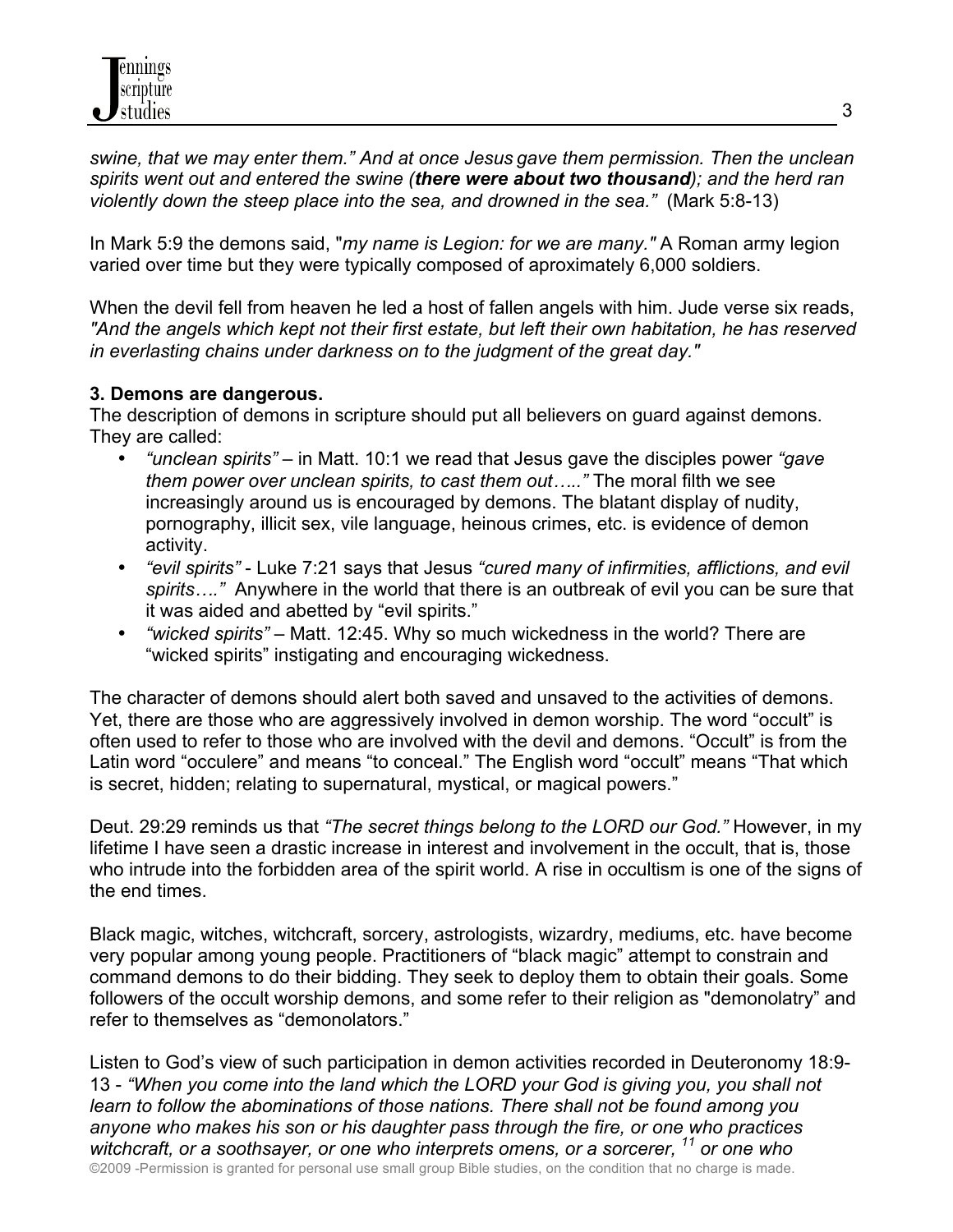*conjures spells, or a medium, or a spiritist, or one who calls up the dead. For all who do these things are an abomination to the LORD, and because of these abominations the LORD your God drives them out from before you. You shall be blameless before the LORD your God. For these nations which you will dispossess listened to soothsayers and diviners; but as for you, the LORD your God has not appointed such for you."*

I saw in the Milwaukee, Wisconsin newspaper an article about a man named Gib Thomas, who is a tattooist. He has had a tattoo parlor for over 50 years. In an interview he said, "Sanctity is out, Satanism is in. The trend now is toward the hideous. The most popular design of all, the one that everyone who comes in here wants, is the devil. I put 1,000 devils on them for every head of Christ. Everyone wants to rebel."

Let us not forget that the devil is the original rebel and led a great host of angels to rebel along with him. He has not ceased his rebellious activities to this very moment and uses his demons to encourage rebellion against God and God's people.

#### **4. The demons are organized.**

The devil's opposition forces are well organized and busy assist in him and his battle against God and God's people. Matthew 12:24 says that the devil is the ruler of demons calling him *"Beelzebub the prince of devils."* The demons have as their ruler or prince, the devil.

There are different ranks of authority in the devil's legions mentioned in Ephesians 6:12 - *"For we do not wrestle against flesh and blood, but against principalities, against powers, against the rulers of the darkness of this age, against spiritual hosts of wickedness in the heavenly places."*

The devil has a kingdom and it is well organized:

- "principalities" are the highest ranking officers under Satan;
- "powers" are leaders with a somewhat lower ranking;
- "rulers of the darkness of this world" are a special band of evil spirits who spread malicious wickedness all over the world.
- "spiritual hosts of wickedness" comprise the vast army of the Devil's demons.

# **5. What about demon possession?**

Demons are disembodied spirits. Some of them desire to inhabit a body. Consequently, when they find an open and willing person, they move into that person's body.

# A. *What is demon possession?*

Demon possession occurs when an actual demon, enters and occupies the body of an unbeliever. Demon possessed persons are usually grossly immoral, speak blasphemously, filled with hatred, extremely vile and in some cases exhibit supernatural strength. They obviously have been mastered by a supernatural force.

# B. *Demons and the unsaved.*

Demons can control the body or the mind or both of the unsaved. Demons can inflict physical illness as is seen in Matthew 8:1 6 -- *"When the evening was calm, they brought to him many*